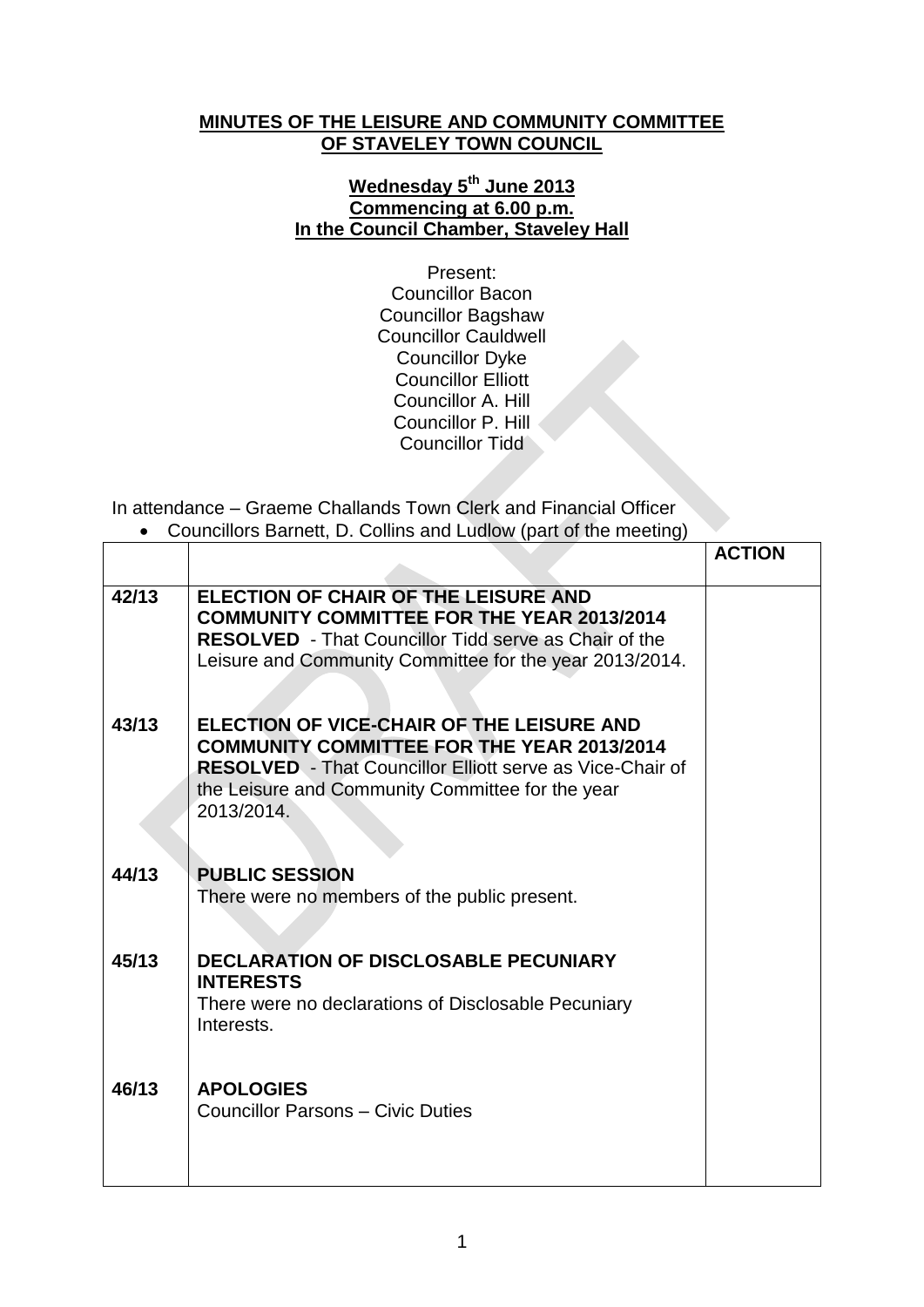| 47/13 | <b>COUNCILLORS NOT PRESENT</b>                                      |  |
|-------|---------------------------------------------------------------------|--|
|       | There were no Councillors not present                               |  |
|       |                                                                     |  |
|       |                                                                     |  |
| 48/13 | <b>MINUTES OF THE LEISURE AND COMMUNITY</b>                         |  |
|       | <b>COMMITTEE OF STAVELEY TOWN COUNCIL HELD</b>                      |  |
|       | <b>WEDNESDAY 20th MARCH 2013.</b>                                   |  |
|       | <b>Correction:</b> The meeting was clerked by Ian Haddock           |  |
|       | <b>Assistant Financial Officer.</b>                                 |  |
|       |                                                                     |  |
|       | The minutes of the Leisure and Community Committee of               |  |
|       | Staveley Town Council held on Wednesday 20 <sup>th</sup> March 2013 |  |
|       | were <b>APPROVED</b>                                                |  |
|       |                                                                     |  |
|       |                                                                     |  |
| 49/13 | <b>MATTERS ARISING FROM THE MINUTES OF THE</b>                      |  |
|       | LEISURE AND COMMUNITY COMMITTEE OF STAVELEY                         |  |
|       | TOWN COUNCIL HELD ON WEDNESDAY 20 <sup>th</sup> MARCH               |  |
|       | 2013                                                                |  |
|       | 637/12 Declaration of Disclosable Pecuniary Interests               |  |
|       | SINCE THE MEETING THE TOWN CLERK HAD                                |  |
|       | CONFIRMED THAT, CONTRARY TO THE ADVICE CITED,                       |  |
|       | OFFICERS AND STAFF ARE NOT ADVISED TO                               |  |
|       | DECLARE AN INTEREST: THE LEGAL REQUIREMENTS                         |  |
|       | EXTEND TO ELECTED MEMBERS ONLY.                                     |  |
|       |                                                                     |  |
|       |                                                                     |  |
| 50/13 | <b>STAVELEY IN BLOOM</b>                                            |  |
|       | The Town Clerk reported that he had been informed that the          |  |
|       | EMIB Judges would be visiting the town on Monday $8th$ July         |  |
|       | 2013. He was now engaged in devising a tour which would             |  |
|       | start at Barrow Hill Engine Sheds who had generously                |  |
|       | offered to host the start and finish of the judges tour.            |  |
|       |                                                                     |  |
|       | He had requested the attendance of the Mayor and                    |  |
|       | Mayoress of Chesterfield and if possible would use the              |  |
|       | Mayoral Car as transport. Whilst the tour had not been              |  |
|       | finalised (timings were vital as only 2 hours were available)       |  |
|       | he hoped to show the judges                                         |  |
|       | <b>Barrow Hill Engine Sheds</b><br>$\bullet$                        |  |
|       | The Community Garden and The Hollingwood Hub<br>$\bullet$           |  |
|       | Possibly Hollingwood Primary School                                 |  |
|       | <b>Ringwood Hall Hotel</b>                                          |  |
|       | <b>Inkersall Allotments</b>                                         |  |
|       | <b>Healthy Living Centre</b><br>$\bullet$                           |  |
|       | The High Street                                                     |  |
|       | together with drawing the attention of the judges to many           |  |
|       | other excellent examples of progress in Staveley such as            |  |
|       | plans for the Hall Lane Roundabout, Frecheville Street and          |  |
|       | so on.                                                              |  |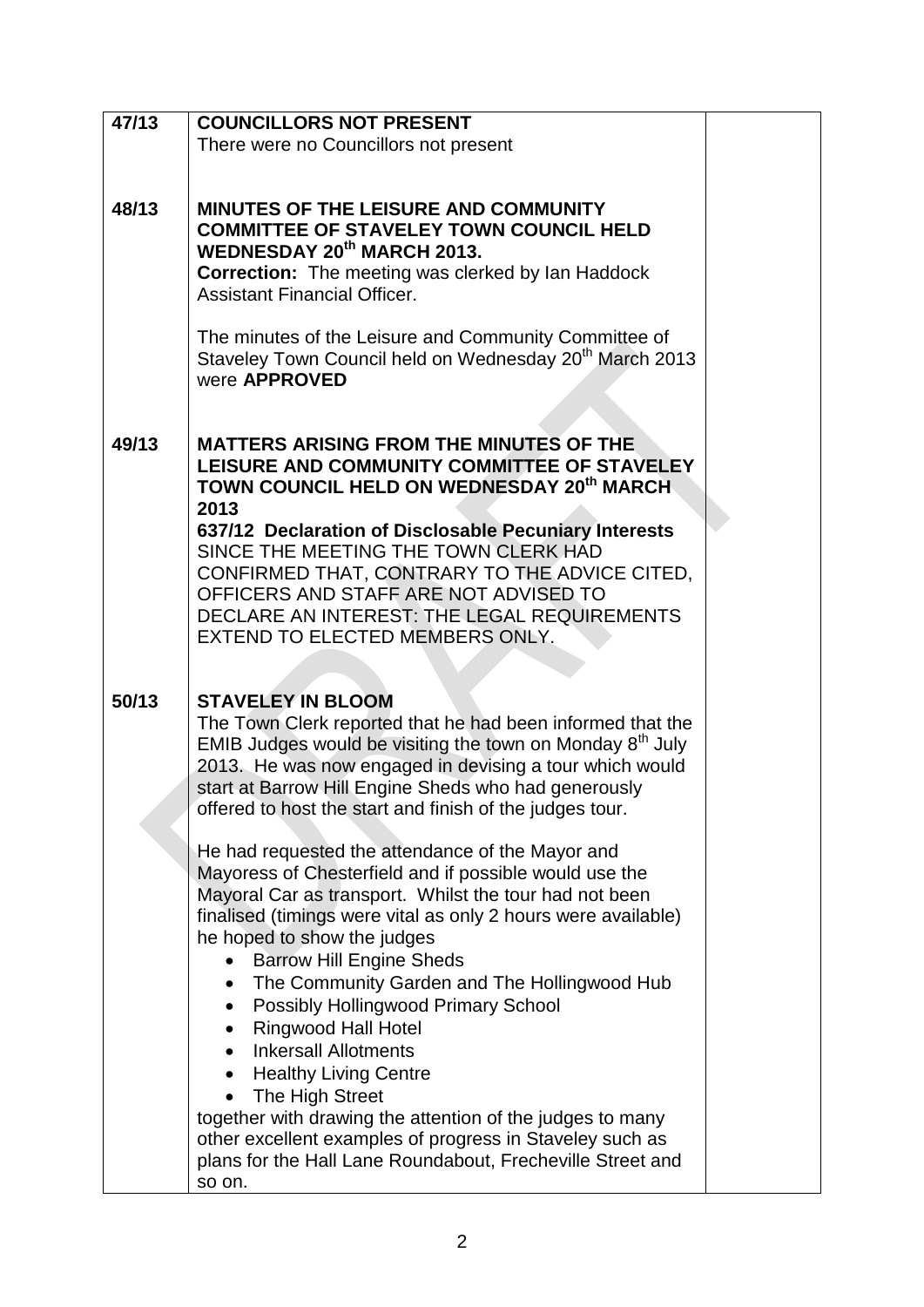|       | Councillor Tidd indicated her wish to attend if transport could<br>be provided and Councillors Elliott and Dyke volunteered to                                                                                                                                                                                                                                                                                                                                                                                                                                                                                                                                                                                                    |                                    |
|-------|-----------------------------------------------------------------------------------------------------------------------------------------------------------------------------------------------------------------------------------------------------------------------------------------------------------------------------------------------------------------------------------------------------------------------------------------------------------------------------------------------------------------------------------------------------------------------------------------------------------------------------------------------------------------------------------------------------------------------------------|------------------------------------|
|       | help along the route. Councillor A. Hill as Chair of Staveley<br>Town Council volunteered to attend the Barrow Hill Engine<br>Sheds also.                                                                                                                                                                                                                                                                                                                                                                                                                                                                                                                                                                                         |                                    |
|       | The Town Clerk promised to update them once matters<br>were clarified.                                                                                                                                                                                                                                                                                                                                                                                                                                                                                                                                                                                                                                                            |                                    |
| 51/13 | <b>STAVELEY FEAST 2013</b><br>The Town Clerk spoke about the events finalised including<br>the Feast Bowls Tournament (18 <sup>th</sup> June), Brass Band and<br>Real Ale events (21, 22 <sup>nd</sup> , 23 <sup>rd</sup> June) and the Chesterfield<br>Canal Festival (29th and 30 <sup>th</sup> June).                                                                                                                                                                                                                                                                                                                                                                                                                          |                                    |
|       | Discussion then moved to the Staveley Town Council Family<br>Disco scheduled for Friday 28 <sup>th</sup> June at the Speedwell<br>Rooms.                                                                                                                                                                                                                                                                                                                                                                                                                                                                                                                                                                                          |                                    |
|       | The Town Clerk spoke to his memo informing Members that<br>there were no staff volunteers to run the disco. Whilst<br>holidays were an issue the main reason for staff not<br>volunteering to carry out non contractual overtime were<br>Rates of pay – they had requested The Living Wage<br>pending Job Evaluation<br>Experience of similar events in the past which had led<br>to trouble as outlined.<br>The Town Clerk believed that Members were prepared to<br>undertake the disco staffing themselves. Accordingly he<br>had ascertained that "CRB" checks were not required and<br>Risk Assessments had been completed. However in fact<br>Councillors were now unwilling in the main to undertake<br>running the event. |                                    |
|       | They asked the Town Clerk to obtain costings for outside<br>staff. They decided 3 staff should be sufficient essentially to<br>look after the doors.                                                                                                                                                                                                                                                                                                                                                                                                                                                                                                                                                                              | <b>GC</b>                          |
|       | Councillor Elliott offered to lead in terms of refreshments.                                                                                                                                                                                                                                                                                                                                                                                                                                                                                                                                                                                                                                                                      | HE                                 |
|       | Councillor Cauldwell volunteered his services.                                                                                                                                                                                                                                                                                                                                                                                                                                                                                                                                                                                                                                                                                    | <b>OC</b>                          |
|       | Members agreed to defer the event from the scheduled June<br>$28th$ and to discuss an alternative date at the Labour Group.<br>They would then get back to the Town Clerk to organise<br>tickets, advertising, staffing, disco etc.                                                                                                                                                                                                                                                                                                                                                                                                                                                                                               | <b>All Cttee</b><br><b>Members</b> |
|       | The Town Clerk advised them to check with the Speedwell                                                                                                                                                                                                                                                                                                                                                                                                                                                                                                                                                                                                                                                                           |                                    |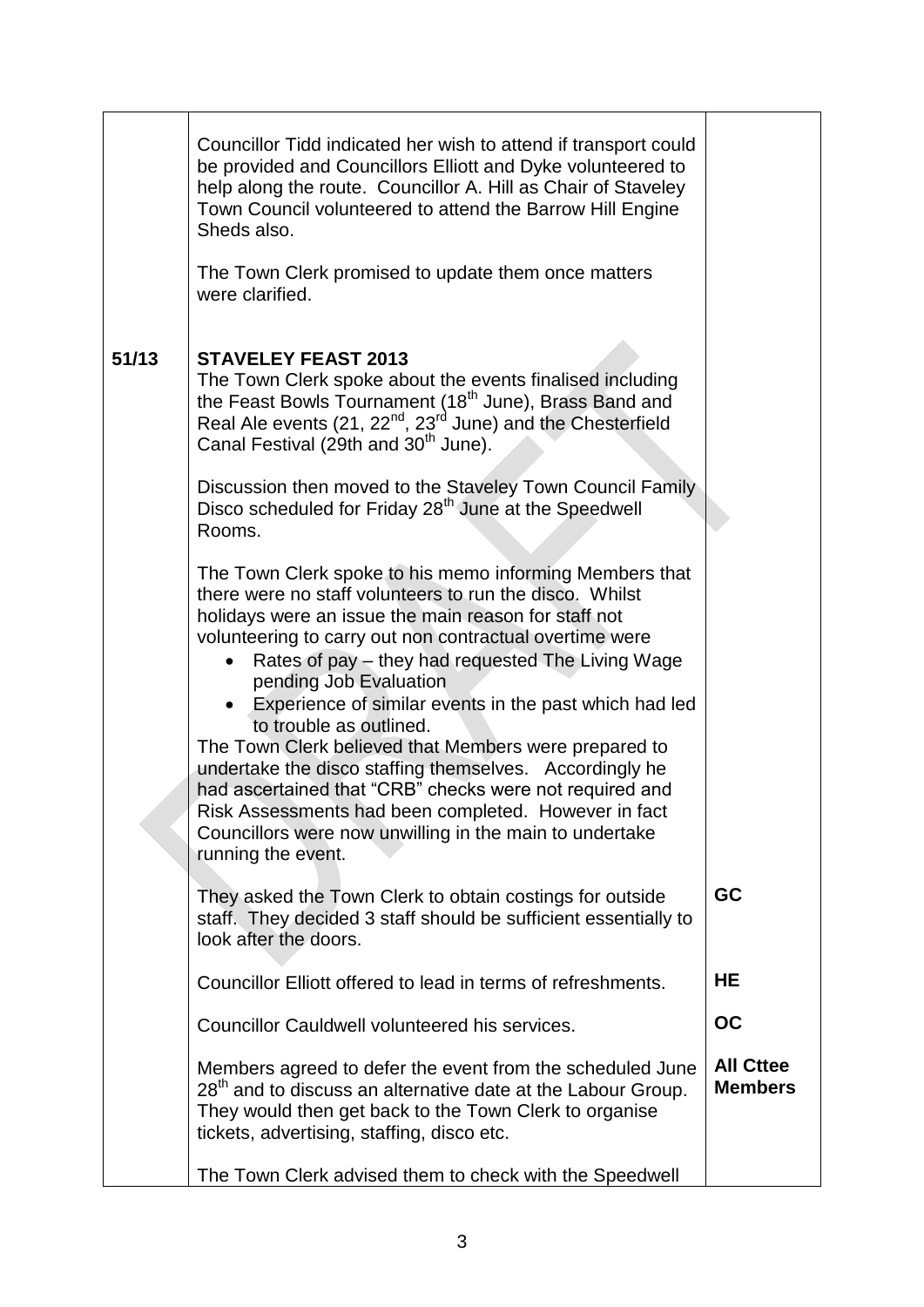|       | Rooms Bookings Diary before finalising a date.                                                                                                                                                                                                                                                                                                                                                                                                 |              |
|-------|------------------------------------------------------------------------------------------------------------------------------------------------------------------------------------------------------------------------------------------------------------------------------------------------------------------------------------------------------------------------------------------------------------------------------------------------|--------------|
| 52/13 | <b>SUMMER ACTIVITIES SCHEMES 2013</b><br>The Town Clerk informed Members that all was proceeding<br>smoothly: staff were in place and venues had been<br>confirmed at Duckmanton Primary School, The Speedwell<br>Rooms (replacing Norbriggs School), St. Josephs RC & Cof<br>E Primary School and Poolsbrook Primary School.                                                                                                                  |              |
|       | As ever the programme of activities was being changed<br>slightly to introduce new activities and this year featured a<br>visit to Barrow Hill Engine Sheds.                                                                                                                                                                                                                                                                                   |              |
| 53/13 | <b>COMMUNITY BONFIRE AND FIREWORK DISPLAY 2013</b><br>The Town Clerk reported he was attending a Derbyshire<br>County Council Emergency Planning Meeting later in the<br>year but his intention was to follow the lines of the 2012<br>event. However, he was following the potential of having a<br>stage where local bands could perform making it a longer<br>evening with perhaps therefore a greater attendance by<br>traders and others. | GC           |
|       | Councillors Dyke and Cauldwell volunteered to help at the<br>event.                                                                                                                                                                                                                                                                                                                                                                            | <b>BD OC</b> |
| 54/13 | <b>REMEMBRANCE DAY PARADE 2013</b><br>The Town Clerk spoke about the requirement to apply for a<br>Temporary Road Closure Order which would mean sending<br>letters to all properties on the route.                                                                                                                                                                                                                                            |              |
|       | He was asked to see if the RBL Motorcyclists could attend<br>and advised to contact Joe Roberts SAFVA and enlist his<br>help.                                                                                                                                                                                                                                                                                                                  | <b>GC</b>    |
| 55/13 | <b>ALLOTMENTS</b><br>Councillor Ludlow arrived at this point in the meeting.                                                                                                                                                                                                                                                                                                                                                                   |              |
|       | Members considered the requirements of the Middlecroft<br>Allotment Association.                                                                                                                                                                                                                                                                                                                                                               |              |
|       | It was agreed that Staveley Town Council arrange for the<br>provision of Items 1-3.                                                                                                                                                                                                                                                                                                                                                            |              |
|       | The Town Clerk explained progress on the fencing.                                                                                                                                                                                                                                                                                                                                                                                              |              |
|       | It was agreed that Items 4-7 be discussed following a                                                                                                                                                                                                                                                                                                                                                                                          |              |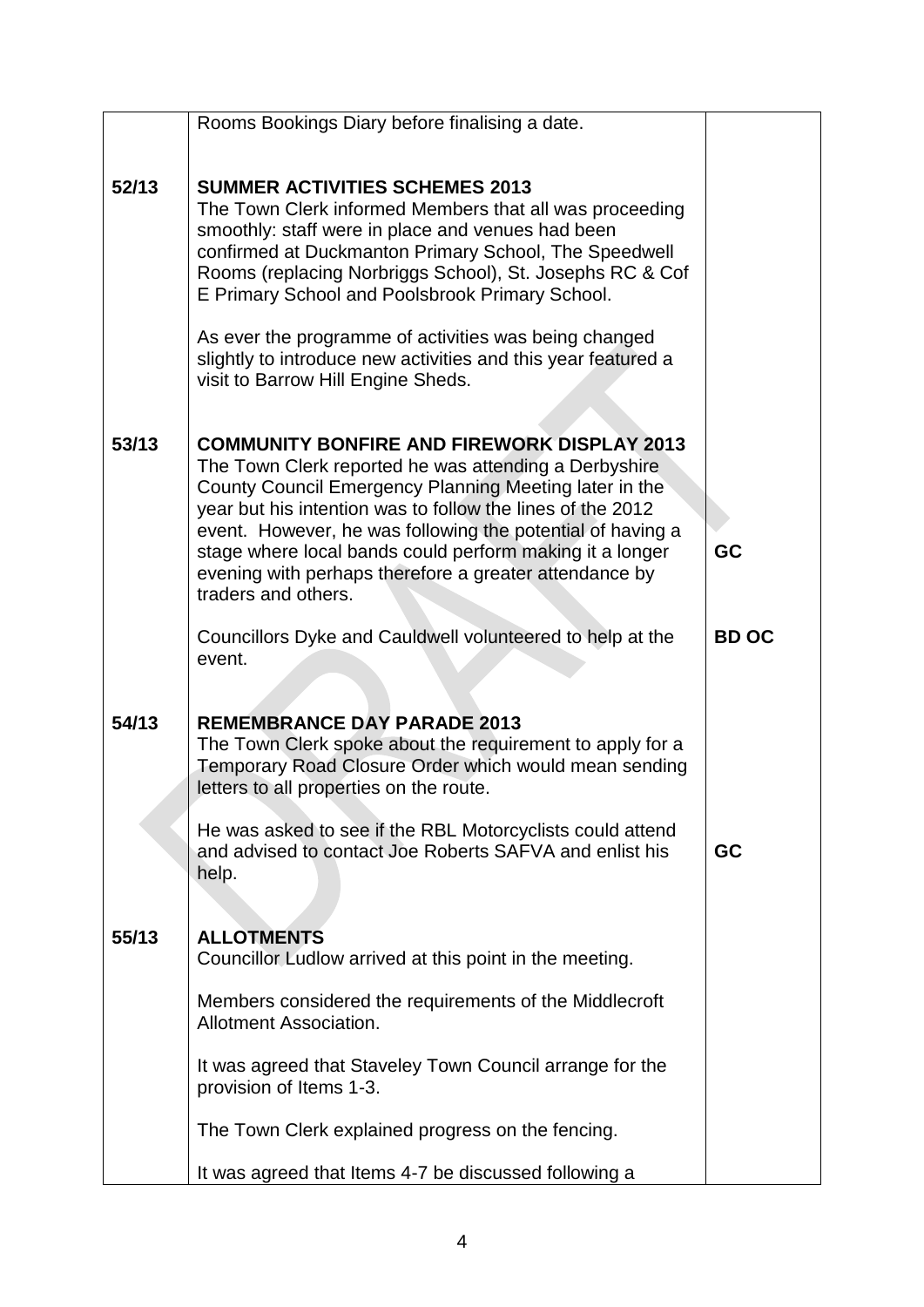|       | meeting with members of the Middlecroft Allotment<br>Association and Councillors Ludlow, Tidd, A. Hill, Bacon,<br>Cauldwell and Dyke.                                                                                                                                           | <b>GC</b>    |
|-------|---------------------------------------------------------------------------------------------------------------------------------------------------------------------------------------------------------------------------------------------------------------------------------|--------------|
|       | The Labour Group would discuss a date for a meeting and<br>either Councillor Tidd or A. Hill would let the Town Clerk<br>know.                                                                                                                                                  | <b>ET AH</b> |
|       | Councillor Dyke felt that the Capital Receipts from the sale<br>of part of the Staveley Town Allotment Site would be best<br>used for the cashflow of Heart of Staveley Project.                                                                                                |              |
|       | The Town Clerk in agreeing pointed out that the other<br>requests for equipment, skips, building and additional<br>allotments were projects for the longer term $-$ a building<br>would have to be designed, costed, fund raised, planning<br>applied for and granted etc. etc. |              |
|       | He informed Members that the other Allotment Societies<br>would be pleased to meet with Staveley Town Council<br>Councillors after the growing season had ended i.e. Autumn<br>and he was working to arrange this.                                                              |              |
|       | It was a legal requirement as his Memo stated, that the<br>proceeds of the sale should be used for Allotment purposes<br>to an extent. The permission from the Secretary of State<br>was only on this basis.                                                                    |              |
|       | This item also to be discussed at the Policy, Finance and<br><b>Publicity Committee.</b>                                                                                                                                                                                        |              |
| 56/13 | <b>COMMUNITY AWARDS</b><br>The Town Clerk informed Members that the award winner<br>nominated in March had been invited to the July Ordinary<br>Meeting of Staveley Town Council.                                                                                               |              |
| 57/13 | <b>CHRISTMAS EVENTS 2013</b><br>The Town Clerk showed Members the Chesterfield Borough<br>Council booklet advertising The Night Before Christmas.                                                                                                                               |              |
| 58/13 | <b>LIVE AND LOCAL</b><br>The Town Clerk reported that, as Staveley Town Council<br>had not responded to Live and Local within the deadlines, it<br>was unlikely we would be able to book any shows this<br>season.                                                              |              |